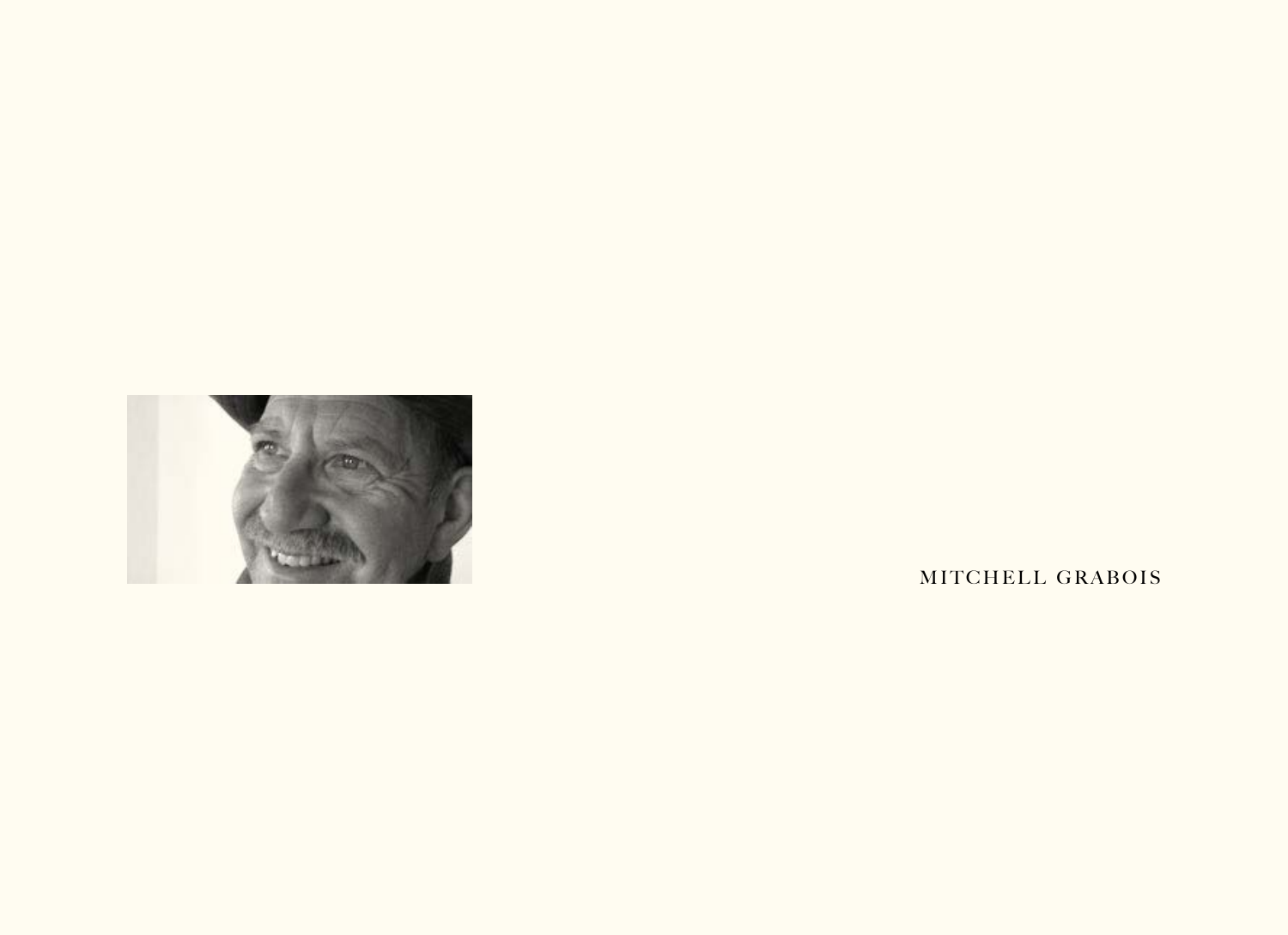## Cherub Sky GRABOIS

T Inder a cherub sky, fading, then resurgent, across a I long field of corn unrolling from the front porch of this one-room schoolhouse I call home, Cousin Joe's cows bellow in their field.

I remember his mother, my Aunt Tootsie, ungainly, Lithuanian, her muscles powerful under layers of fat, early in the morning, the world still inky around their dirty barn, way too filthy for a milking barn.

I remember how she hit stubborn cows with a shit splattered two-by-four. It made me wince. I was much younger, sensitive to abuse, my muscles weak under layers of fat.

These scraps of life come at me like a bundle of newspapers thrown from a truck by a ragged paperboy in a cap. The bundle comes undone on impact and the headlines roll out: *We Won the War*.